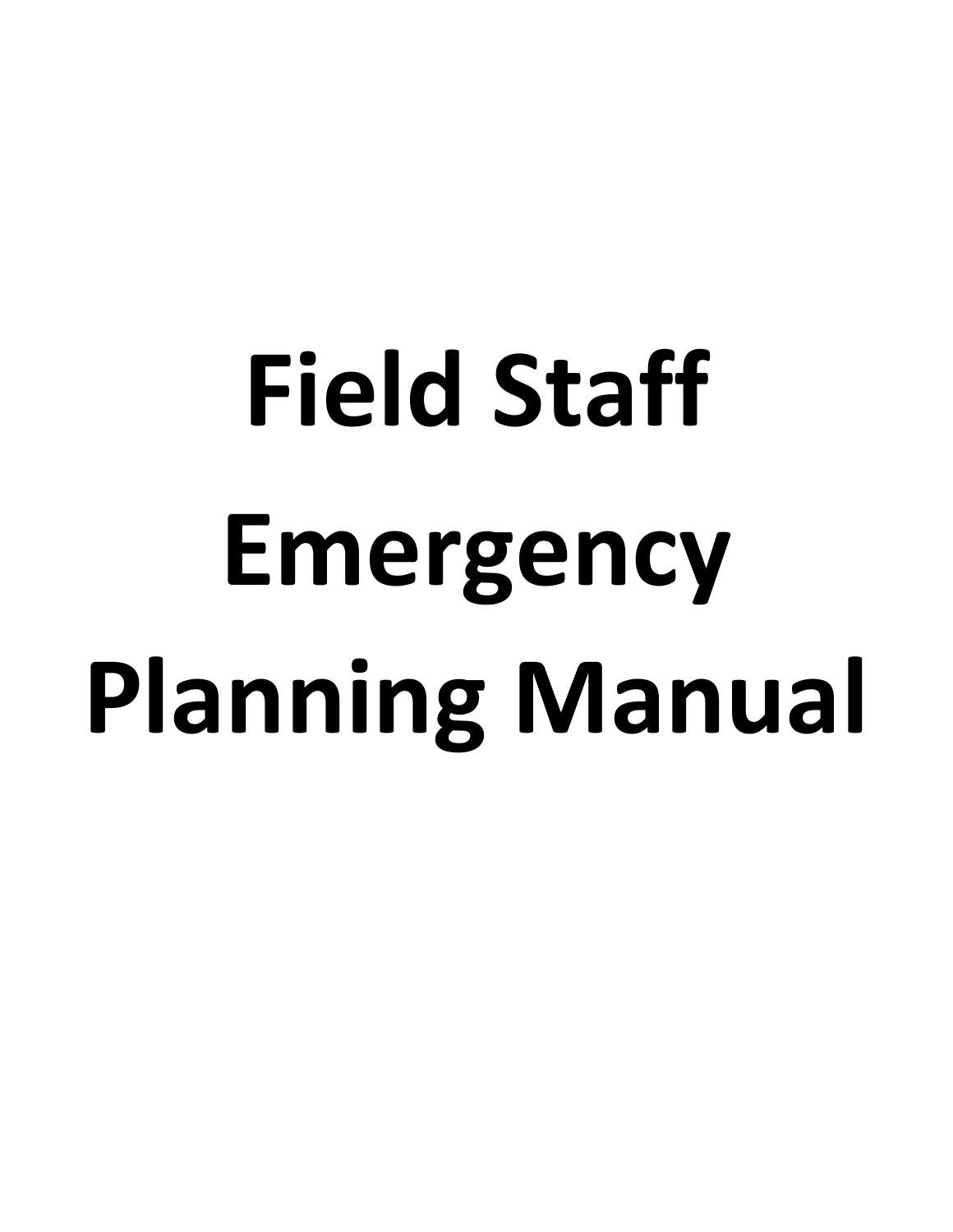The purpose of this safety manual is to:

Provide staff with general guidelines for emergency situations that may occur either while on or off duty.

Provide staff with agency specific guidelines for emergency situations.

Always listen to and follow the direction of local, state, and federal authorities.

# **THE FOLLOWING ARE GENERAL SAFETY INSTRUCTIONS FOR DIFFERENT TYPES OF EMERGENCIES. PLEASE READ AND REVIEW SO YOU ARE ALWAYS PREPARED. IN THE EVENT OF AN EMERGENCY, ALWAYS FOLLOW YOUR EMERGENCY SUPERVISOR'S INSTRUCTIONS FIRST**

# **Floods**

Floods are the most common and widespread of all natural hazards. Some floods can develop over a period of days, but flash floods can result in raging waters in just a few minutes. Be aware of flood hazards, especially if the home is in a low-lying area, near water, or downstream from a dam.

If local authorities issue a flood watch, prepare to evacuate:

- $\checkmark$  Secure the home. Move essential items to the upper floors of the house
- $\checkmark$  If instructed, turn off utilities at the main switch or valves. Do not touch electrical equipment if you are wet or standing in water.
- $\checkmark$  Fill the bathtub with water in case water becomes contaminated or services are cut off. CLEAN THE BATHTUB FIRST.
- $\checkmark$  Do not walk through moving water. Six inches of moving water can knock you off your feet. If you must walk in a flooded area, walk where the water is not moving.
- $\checkmark$  Use a stick to check the firmness of the ground in front of you.

# **Hurricanes**

Hurricanes are ferocious tropical cyclones, which reach maximum sustained winds of 74 mph or higher.

If authorities issue a hurricane warning and you are not advised to evacuate:

- $\checkmark$  Closely monitor TV and radio stations
- $\checkmark$  Stock up on water (3 gallons per person), canned goods, and first aid supplies
- $\checkmark$  Fuel and service vehicles
- ✓ Check batteries
- $\checkmark$  Inspect and secure mobile home tie downs
- $\checkmark$  Prepare to cover all window and door openings with shutters or other shielding materials
- $\checkmark$  Prepare to bring inside lawn furniture and other loose, light-weight objects, such as garbage cans, garden tools, etc
- $\checkmark$  Turn refrigerator to maximum cold and open only when necessary
- $\checkmark$  Turn off propane tanks
- $\checkmark$  Unplug small appliances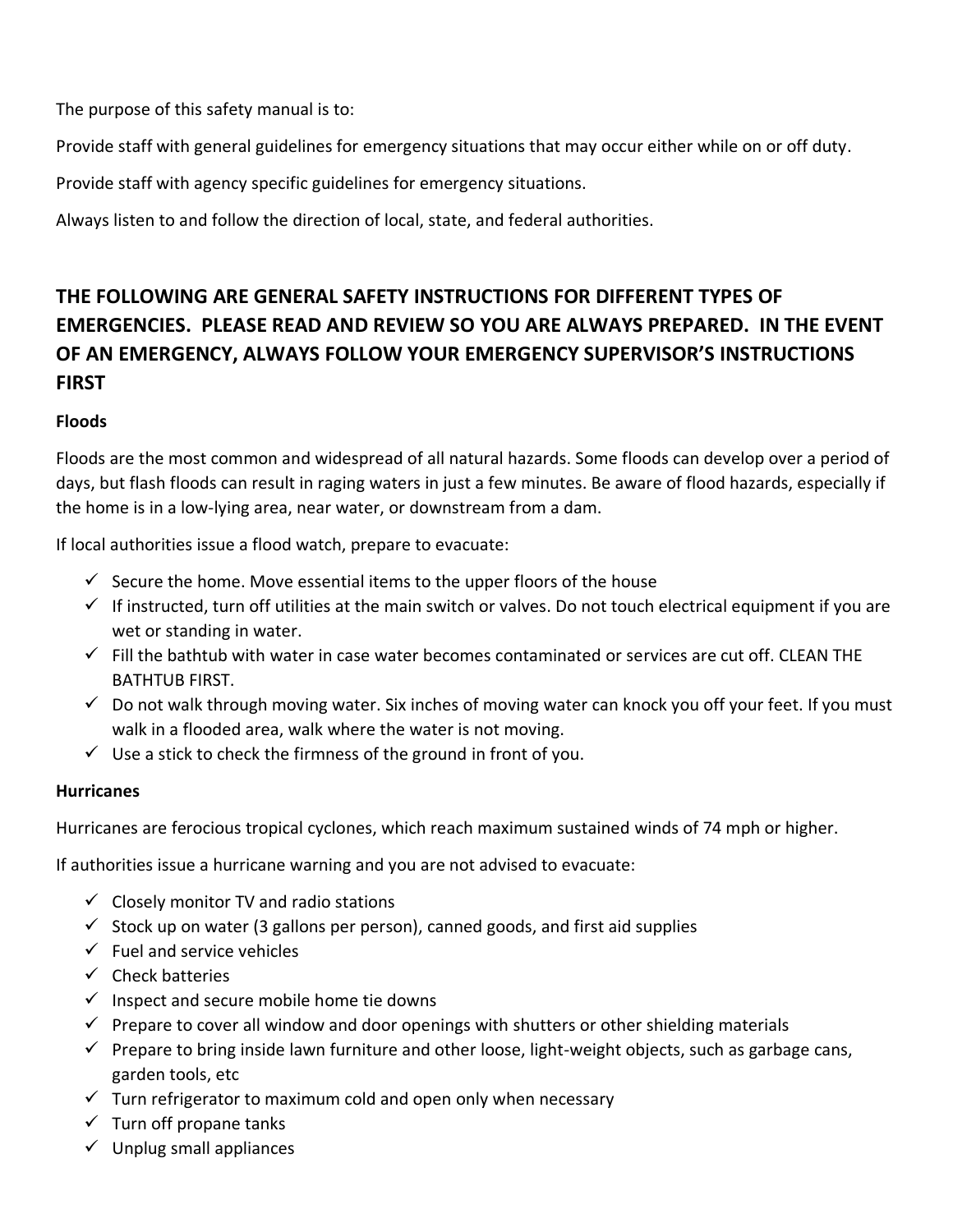$\checkmark$  Fill bathtub with water for sanitary purposes. CLEAN BATHTUB FIRST.

# **Tornados**

Tornadoes are nature's most violent storms. When a tornado has been sighted, seek shelter immediately. Stay away from windows, doors, and outside walls.

In a house or small building:

- $\checkmark$  Go to the basement or storm cellar. If there is no basement, go to an interior room on the lowest level (closet, interior hallway, bathroom, door frame).
- $\checkmark$  Get under a sturdy table or crouch down as low as possible, hold on, and protect you and your client's heads.
	- $\circ$  You can do this by using pillows, couch cushions, thick blankets, or towels. Stay there until the danger has passed.

If a client is bed bound:

- $\checkmark$  Move the client's bed as far away from windows as possible. Cover the client with heavy blankets or pillows being sure to protect the head and face.
- $\checkmark$  Then go to a safe area (as stated above).

In an apartment building or high-rise:

- $\checkmark$  Go to the lowest level in the building and find a small, interior room or hallway.
- $\checkmark$  Stay away from exterior walls and windows.
- $\checkmark$  Cover your client and yourself with pillows and blankets.

In a school, nursing home, hospital, factory or shopping center:

- $\checkmark$  Go to the predetermined shelter area as directed by the location's personnel. Interior hallways on the lowest floor are usually safest.
- $\checkmark$  Stay away from windows and open spaces.

In a vehicle or mobile home:

 $\checkmark$  Get out immediately and go to a more substantial structure.

If there is no shelter nearby:

- $\circ$  Lie flat in the nearest ditch, ravine or culvert with your hands shielding your head.
- o Do NOT attempt to out-drive a tornado. They are erratic and move swiftly.

# **Winter Storms**

Heavy snowfall and extreme cold can immobilize and entire region. Even areas which normally experience mild winters, can be hit with a major snowstorm or extreme cold. The results can range from isolation due to blocked roads and downed power lines to the havoc of cars and trucks sliding on icy highways.

Keep your car prepared with:

- ✓ Blankets
- ✓ Extra water
- ✓ Flash-light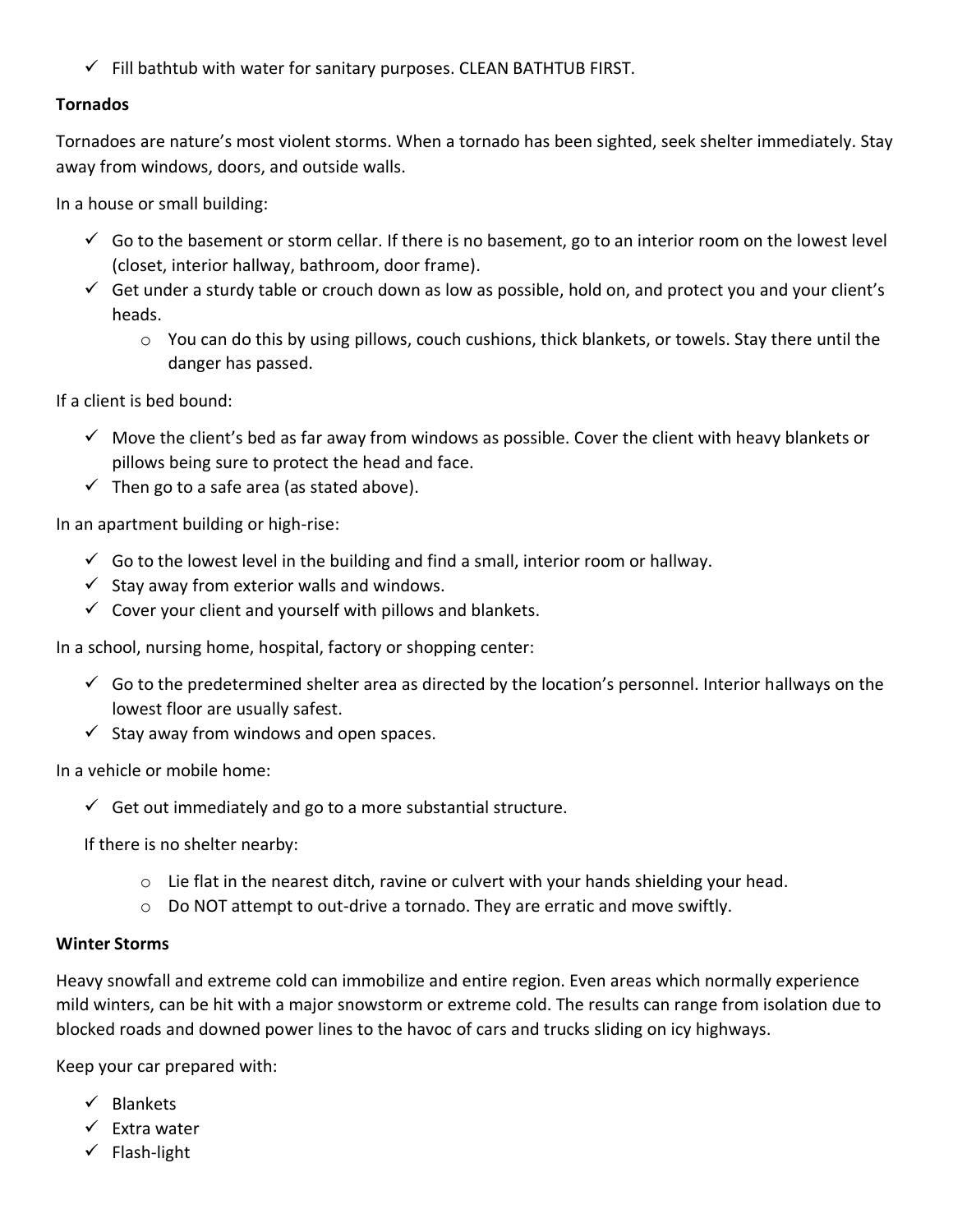$\checkmark$  Rock salt to melt ice on walkways and sand to improve traction

Stay Warm:

- $\checkmark$  Dress warmly even if you do not feel cold.
- $\checkmark$  Wear several layers of loose-fitting, light-weight, warm clothing rather than one layer of heavy clothing. The outer garments should be tightly woven and water repellent.
- $\checkmark$  Mittens are warmer than gloves
- $\checkmark$  Wear a hat most body heat is lost through the top of the head
- $\checkmark$  Keep the home well heated

Watch for a drop in body temperature:

A temperature below 96° F is dangerous. If your client has any of the following danger signs, call for immediate medical help.

- o Sleepiness or confusion
- o Slurred speech
- $\circ$  Stiffness in the legs or arms
- o Severe shivering

Re-warming the body: While waiting for medical help, you can:

- o Wrap your client in blankets
- o Lie close to them so their body can heat up
- o Avoid rubbing their skin
- o Do NOT give them caffeine or alcohol

# **Hot Weather**

Keeping yourself and your client cool:

- $\checkmark$  Drink plenty of water
- ✓ Don't drink alcohol
- ✓ Wear cool, light-colored clothes even if you do not feel hot
- $\checkmark$  Use air conditioning, if possible

Signs of heat exhaustion:

- o Cold, clammy skin
- o Heavy seating
- o Nausea
- o Weakness

Signs of heat stroke:

- o Hot, dry skin
- o Fast, strong pulse
- o Confusion
- $\circ$  Body temperature of 104 $\circ$  F or higher

If your client experiences any of these signs: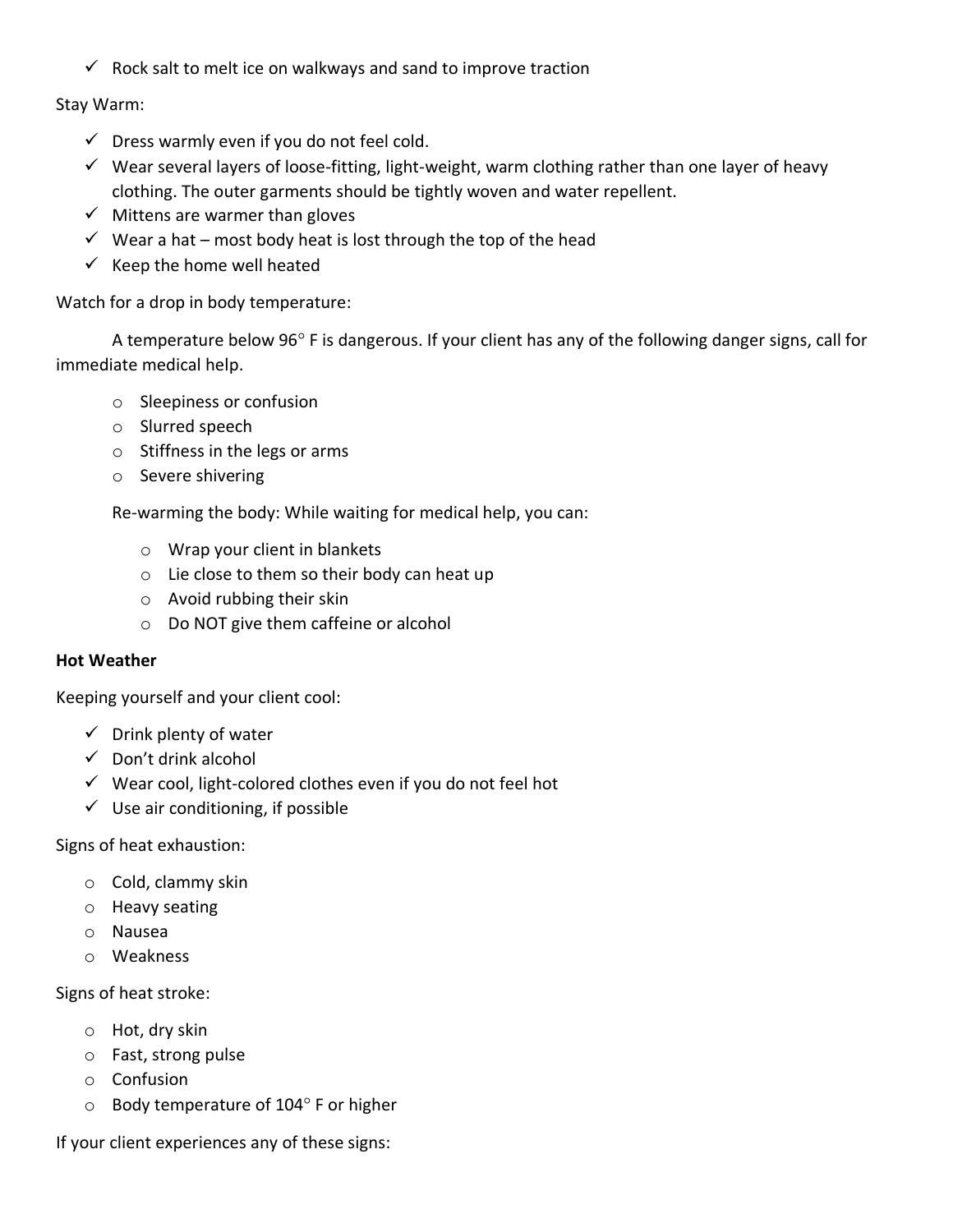- o Have them lie down
- o Drink plenty of water
- o Give them a cool washcloth
- o Notify the office immediately and call 911

### **Lightning**

Stay inside the home, but avoid:

- $\checkmark$  Bathtubs, Water faucets and sinks
	- o Metal pipes can conduct electricity
- $\checkmark$  Stay away from windows
- $\checkmark$  Avoid using the telephone except for emergencies

# If outside:

- $\checkmark$  Do not stand underneath a lightning rod such as:
	- o Flag pole
	- o Isolated tree
	- o Street lamp/light
- $\checkmark$  Keep away from anything metal including:
	- o Tractors
	- o Farm equipment
	- o Bicycles, etc

### **Power Outage**

In case of a power outage, if you require assistance and our agency phone lines are down, do the following:

- $\checkmark$  If you are in a crisis or have an emergency situation, call 911 or go to the nearest hospital emergency room
- $\checkmark$  If you and your patient are safe, stay with your patient and wait for further instruction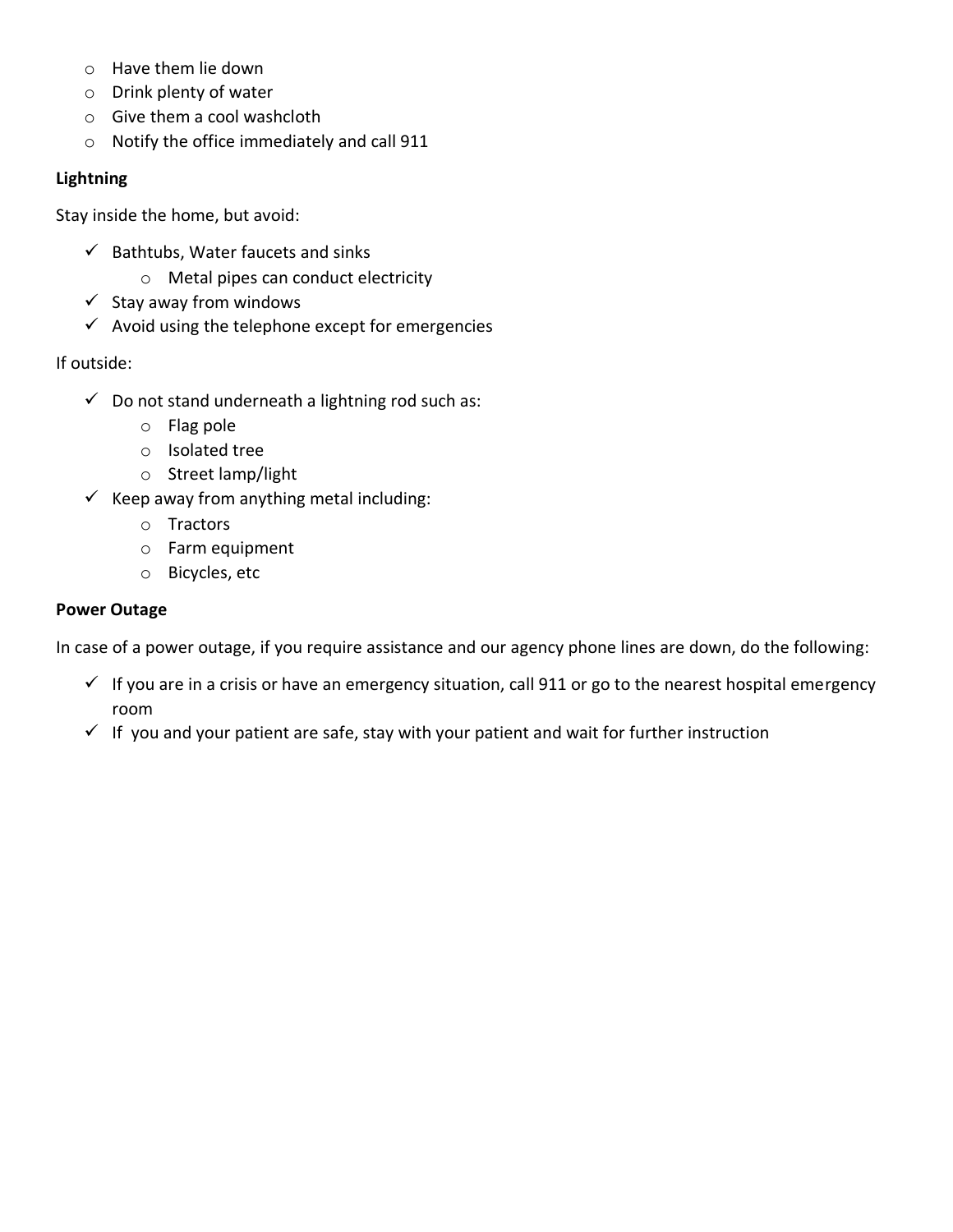# **EMERGENCY/DISASTER PROCEDURE**

# **Purpose:**

- To establish guidelines for patient care during periods of emergency or disaster
- To provide direction for staff to follow in the event of a life-threatening or potentially life-threatening situation that disrupts delivers of home care service
- To identify the process of disaster readiness and emergency management

# **What are situations deemed to be an emergency requiring planning and execution from both office and field staff?**

- Adverse weather such as floods, tornadoes, hurricanes, blizzards and storms
- Natural disasters
- Internal emergencies
	- o Communication system failure
	- o Utility failure (outages of electricity and telephone system)
- Security Incidents
	- o Bomb threats
	- o Civil disturbances
- High rate of discharge from an acute, sub-acute, skilled or residential facility
- Chemical spills and bio-hazardous weapons
- Accidents involving multiple injuries
- Staffing shortages
- All other situations as determined by agency management

# **We have some patients that are considered high risk and need to be the priority to be seen in an emergency situation. Patients are considered "high risk" as determined by the nurse, and may consist of the following:**

- Patients receiving continuous infusion therapy
- Dependent on medical equipment (monitors, ventilators, oxygen)
- Physically unable to provide self-care without assistance and has no willing/able caregiver
- Medically unstable example: diabetics, cardiac patients
- Patients who need 24 hour supervision/cannot be left alone
- Patients located in a high-risk location

# **WHAT DO YOU DO IF THERE IS AN EMERGENCY?**

In the event of an emergency, you will be contacted through Kantime messages and mass text that an emergency situation has risen and the emergency plan has been executed. If you are unable to access these notifications, the agency voicemail will also be changed to give instructions to staff. Follow the instructions – you will be either be directed to report to the emergency site, which will be specified, or wait for a call from an Emergency Superivisor.